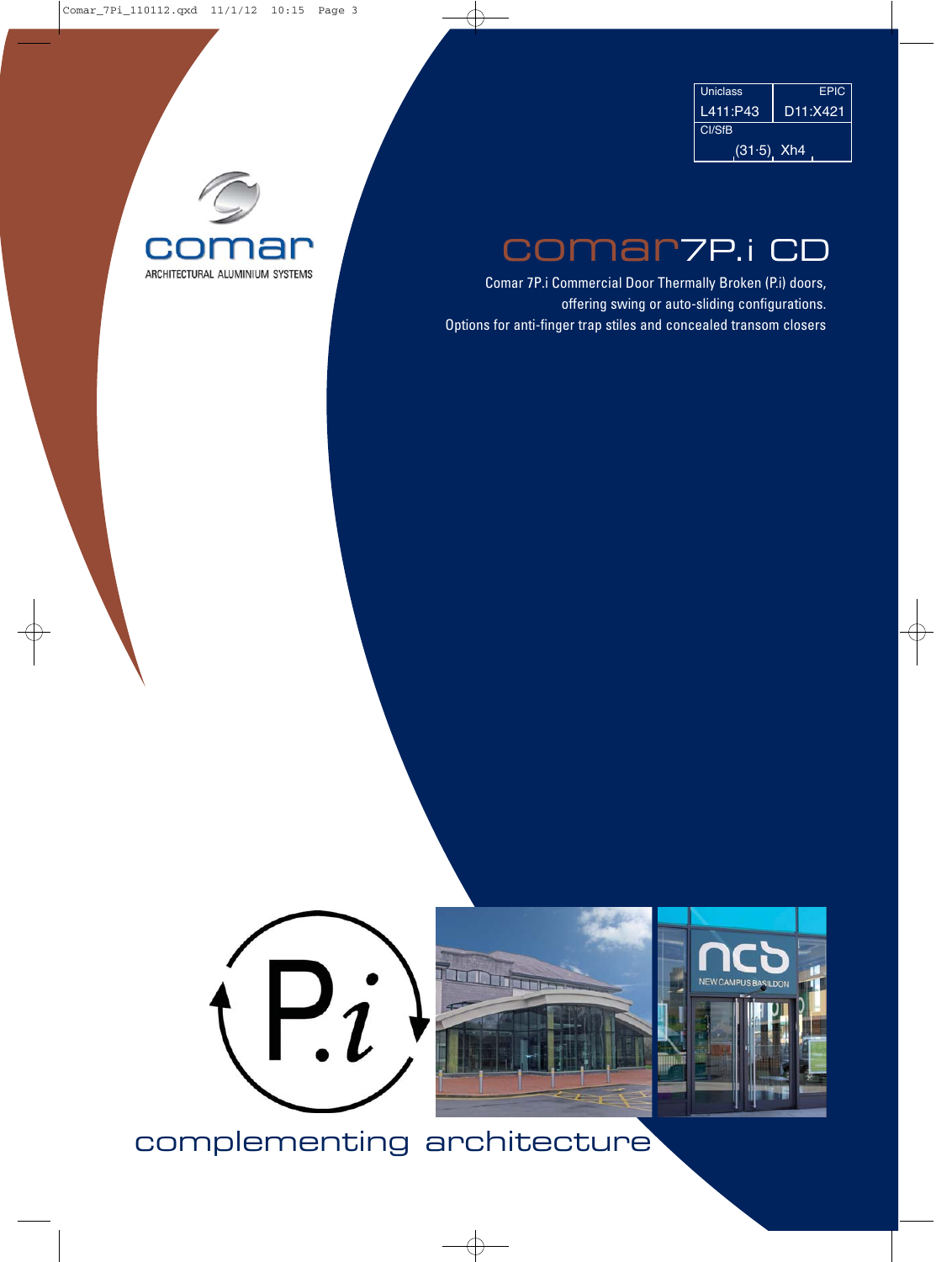## Dma



#### Swing Doors Comar 7P.i Commercial

Comar Architectural Aluminium Systems are pleased to launch its next generation of commercial swing door sets. By taking the extensive range of solutions from its market leading Comar 7 Door U-values housed in robust profiles for high traffic areas. range and coupling this with their trade-marked Comar P.i (polyamide insulation), the new Comar 7P.i Commercial Door offers even lower

Commercial Door, with aesthetically pleasing round anti-finger trap stiles, that ensures safety for fingers on its hinge stile and thresholds that cater for DDA compliance. Safety and user friendly solutions are offered in the Comar 7P.i

Security concerns are alleviated as the doors have been extensively tested to PAS24, offering compliance with the very latest security specifications. As such, a range of locking options are available which include single or multi-point with Axim flush-bolts.

configurations with options for double action open-in and open-out. The doors can be hung from the market leading range of Axim concealed closers, which offer mechanical back-check with hold or no hold-open options. The Comar 7P.i Swing Doors are available in single or double

Automatic options are catered for with integration into Comar's extensive range of existing framing and auto door beams.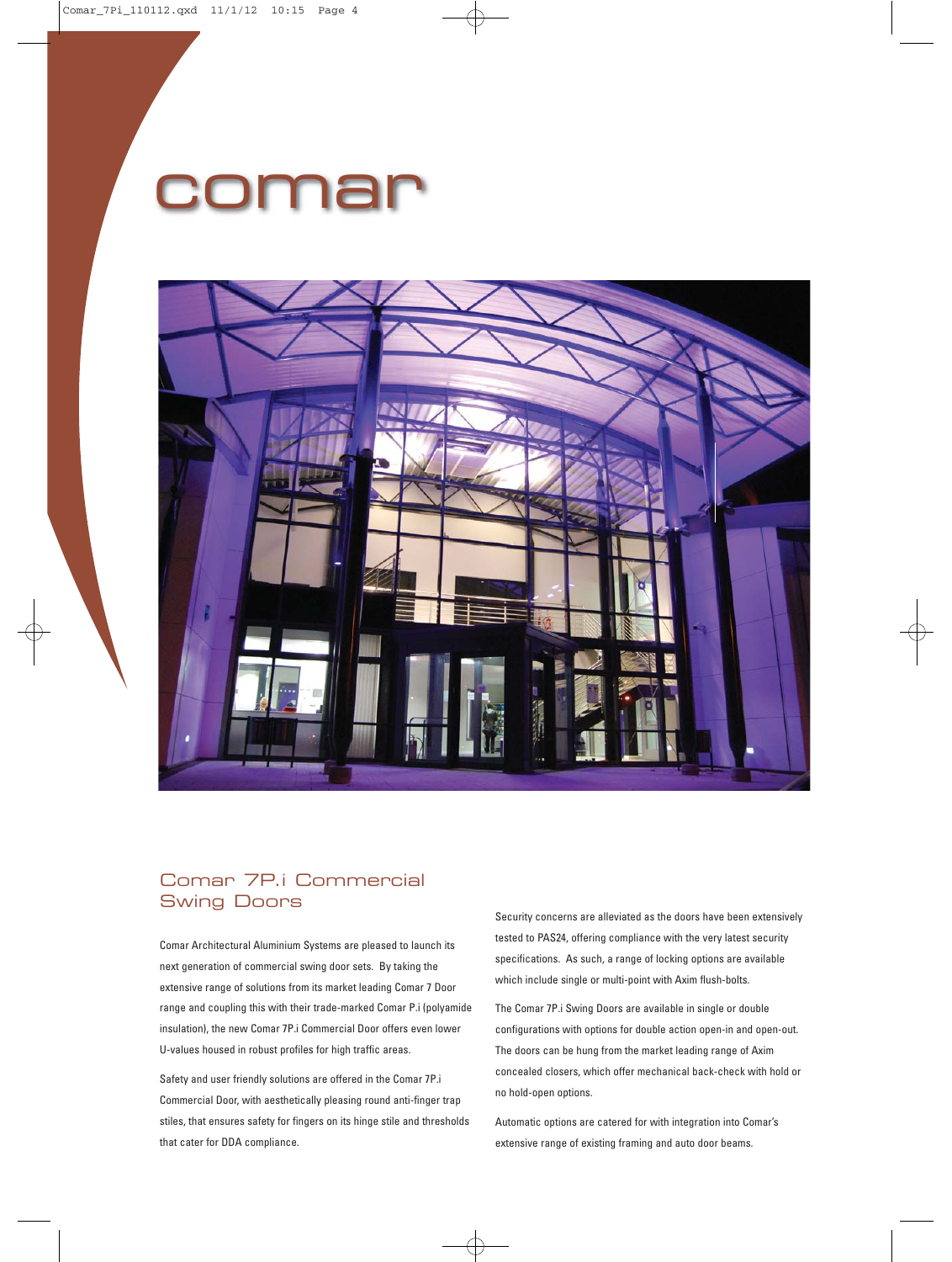## on-time

### Anti-finger Trap Stile Comar 7P.i CD with



General Arrangement showing Comar 7P.i Commercial Door with anti-finger trap stile

### Comar 7P.i CD

Security Option Sill Detail

### **Standards**

| <b>PAS24</b> | Pass |
|--------------|------|

### Size Limitations

|                    | Width  | Height | Weight           |
|--------------------|--------|--------|------------------|
| <b>Single Door</b> | 1150mm | 2400mm | 90Kgs            |
| Double Door        | 2300mm | 2400mm | 90Kgs (per door) |



broken sill option General Arrangement showing Comar 7P.i CD with a low-rise thermally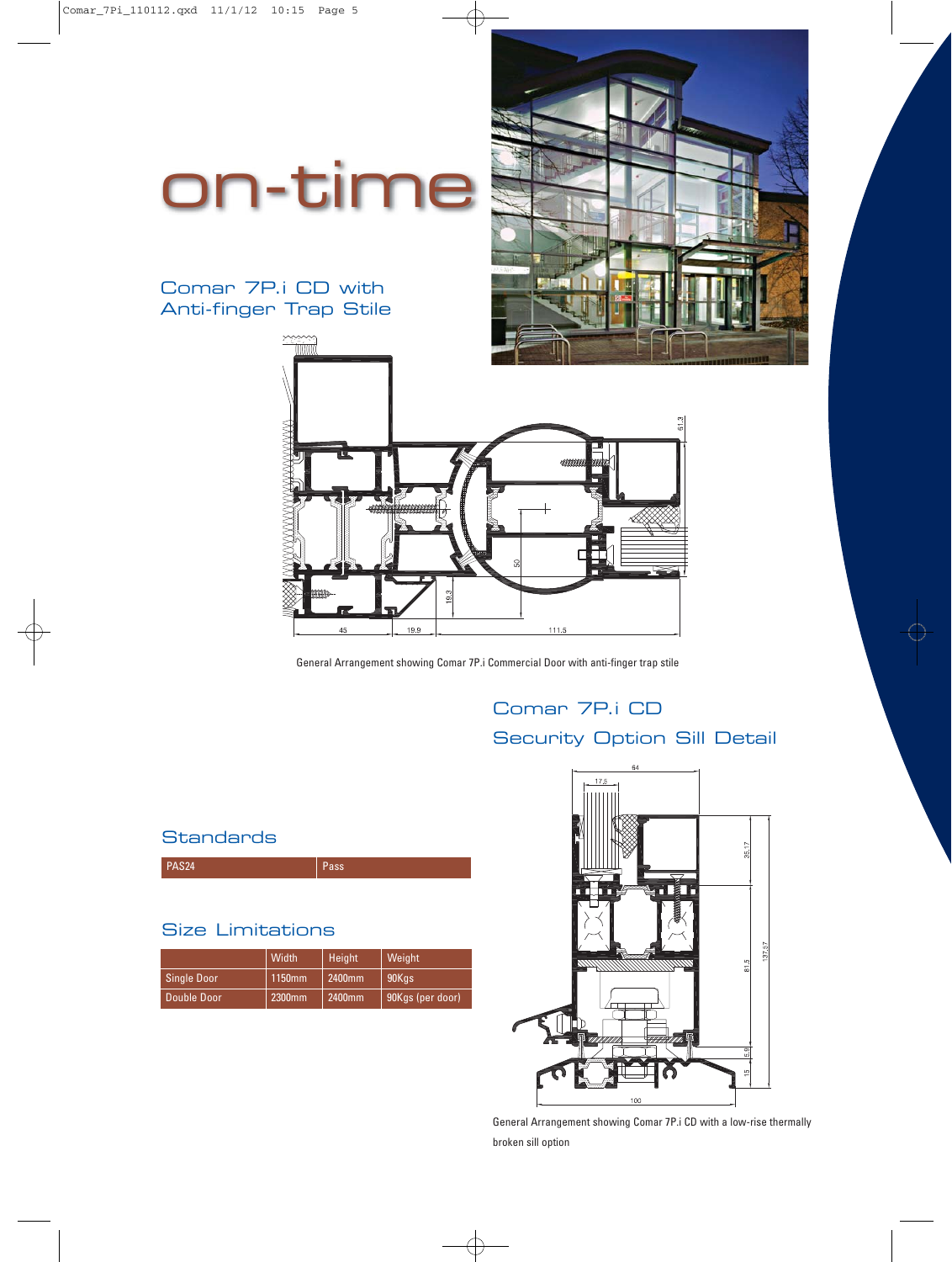## deliver





a Concealed Axim Closer Security Jamb Locking Detail General Arrangement showing Comar 7P.i CD Head Detail with General Arrangement showing Comar 7P.i CD with the

Comar 7P.i CD Head Detail Comar 7P.i CD Jamb Detail



### Comar 7P.i CD Automatic Door



General Arrangement showing Comar 7P.i CD Automatic Door Head Detail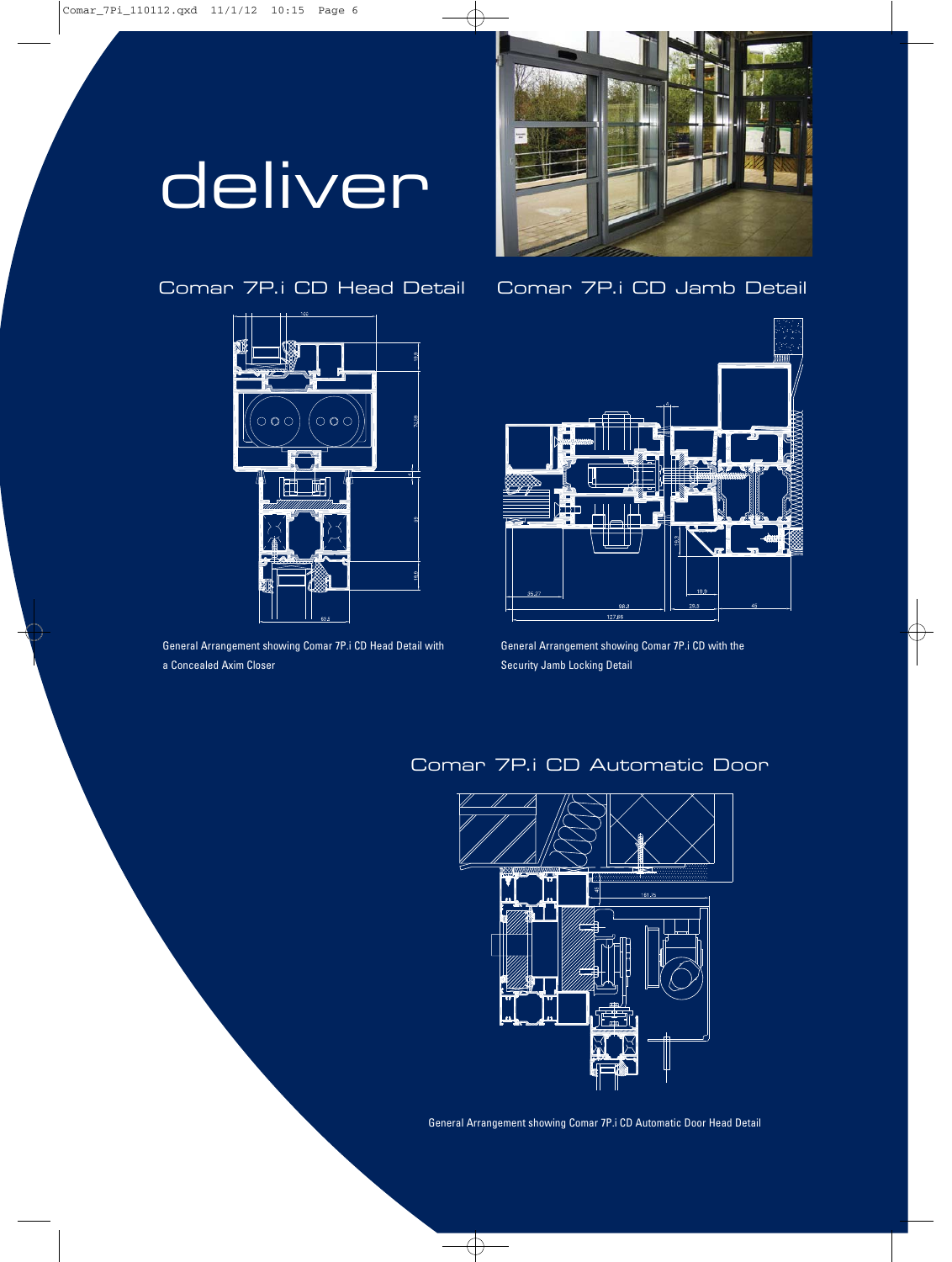# solution

98.27  $35.27$ 63 200.34

### Comar 7P.i CD Double Door Meeting Stiles

General Arrangement showing Comar 7P.i CD Double Door Meeting Stiles



#### Comar 7P.i CD Midrail Detail

General Arrangement showing Comar 7P.i CD Security Midrail Option with Axim letterplate